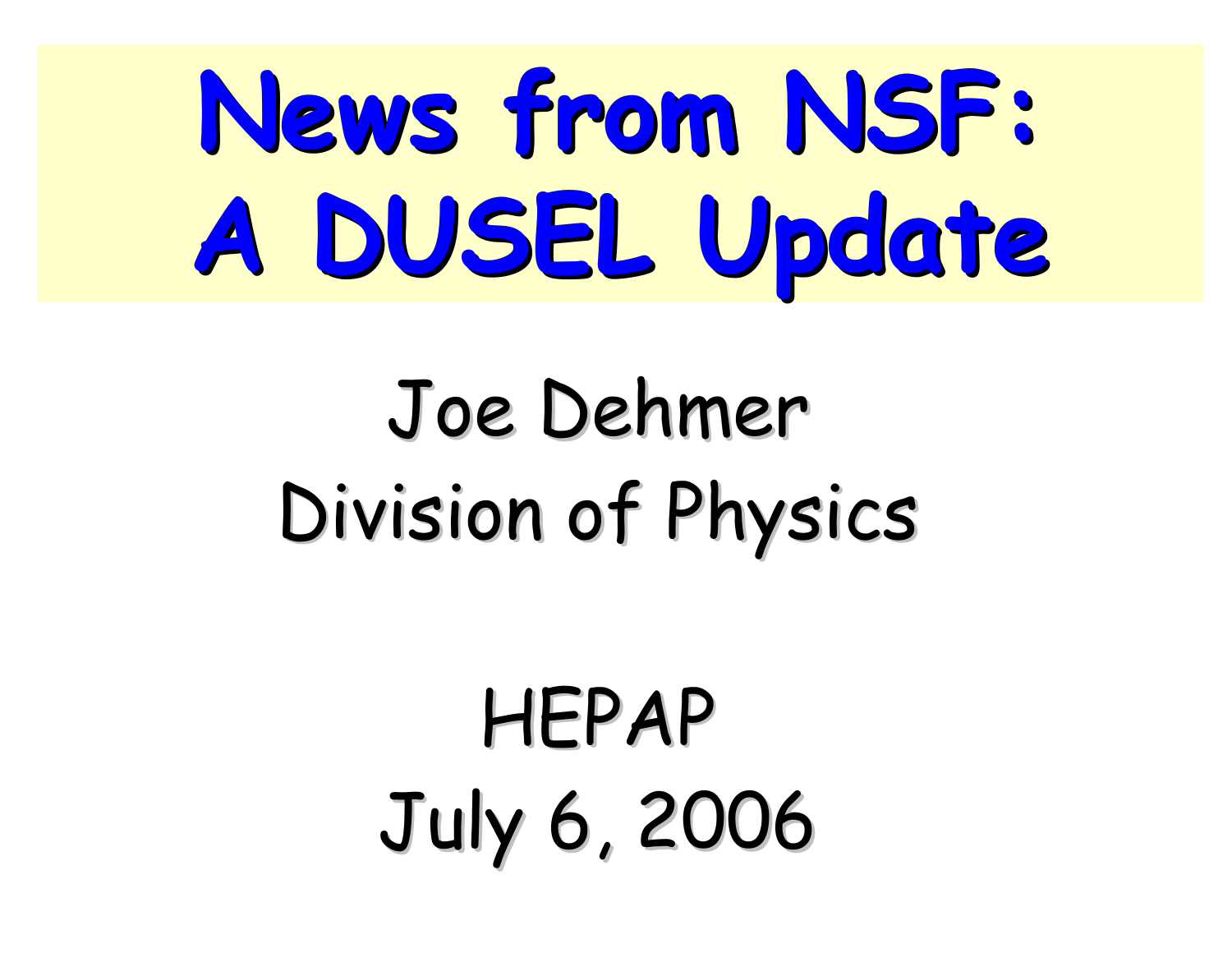#### **Community Planning Activities Community Planning Activities**

**Bahcall report (2001): NSF-DOE sponsored ad hoc committee of scientists strongly recommended that Homestake Mine be converted to a national underground laboratory.**

**NSAC Long-Range Plan (2002): Strongly supported development of an underground laboratory to enable some aspects of nuclear research, e.g., double beta decay.**

**NESS 2002: An NSF sponsored conference on Underground Science showcases the wide variety of science that would be enabled with an underground laboratory.**

**Connecting Quarks to the Cosmos (2003): Known as Turner Report, NRC panel recommended development of an underground laboratory to enable a number of fundamental science experiment s**

**HEPAP Long-Range Plan (2003): Supported development of an underground laboratory to enable some aspects of high energy research, e.g., long baseline neutrino detector and proton decay**

**Neutrinos and Beyond (2003): Known as Barish Report, NRC report reviewed neutrino ph ysics in a international framework and pointed to need for depth and size of DUSEL.**

**EarthLab 2003: An NSF sponsored report of the GeoSciences and GeoEngineering opportunities that would be enabled by an underground laboratory.**

**Physics of the Universe—A Strategic Plan for Federal Research at the Intersection of Physics and Astronomy (NSTC) 2004: Strongly supported development of an underground laboratory for S&E**

**The Neutrino Matrix (Four APS Divisions) 2004: The need for suitable underground facilities to support major questions in neutrino physics stressed.**

**Quantum Universe—The Revolution in 21st Century Particle Physics, 2004: Report identifies key science drivers and indicates need for underground facilities to address key questions**

**A lot more activity in 2005-6: NuSAG, DarkMatterSAG, EPP2010, P5, nat. and internat. mtngs.**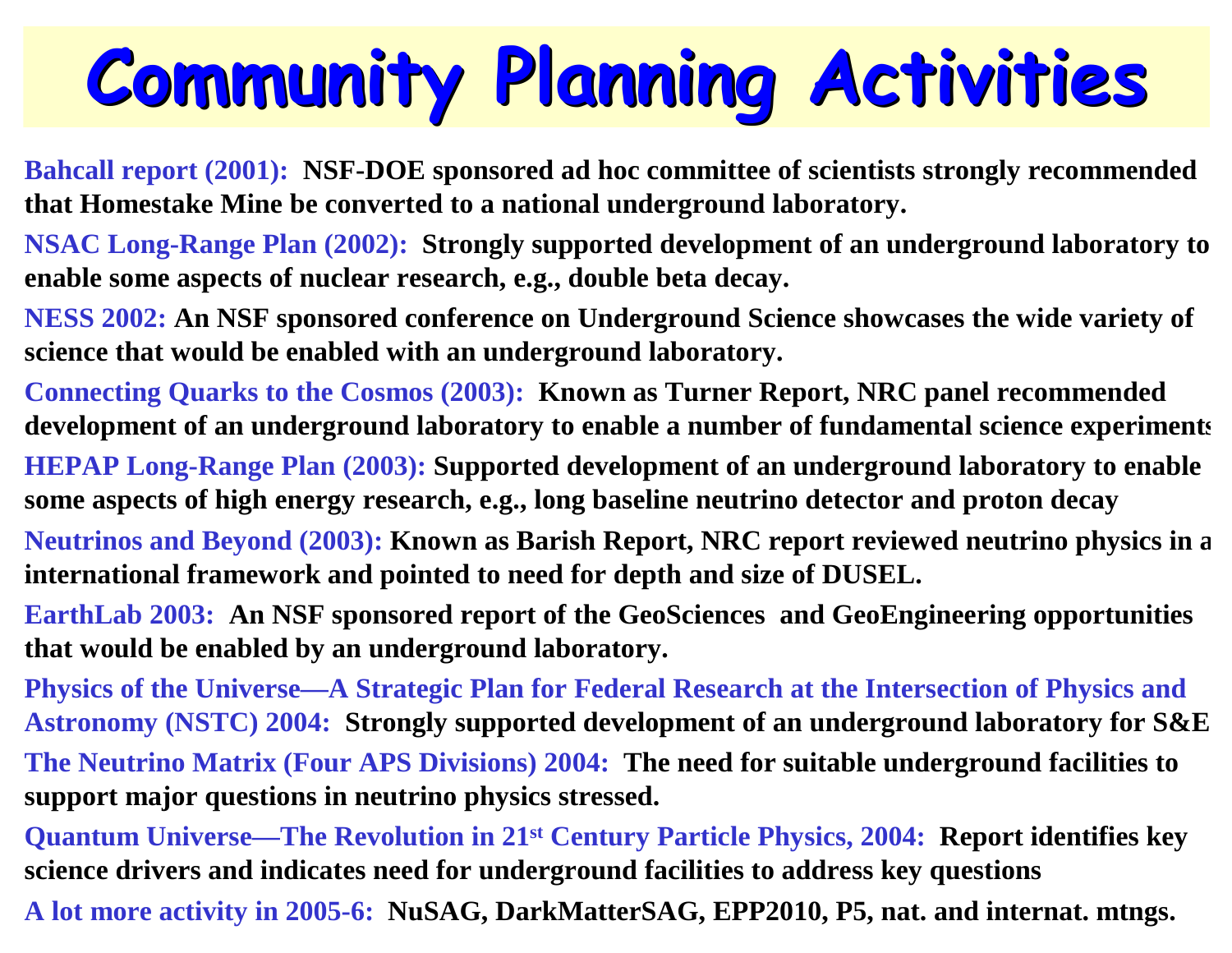#### **Science, Engineering, and Science, Engineering, and Education Drivers Education Drivers —Part 1**

#### **•Physics, Astrophysics**

**What is Dark Matter?** 

- $\blacksquare$  Are neutrinos their own antiparticle, how much do they weigh, and what are their fundamental properties?
- How do stars burn? How were the elements formed?
- What are the processes taking place during supernovae?
- $\blacksquare$  Are all the fundamental forces unified at sufficiently high energy (e.g., during the Big Bang)?
- **Is ordinary matter stable?**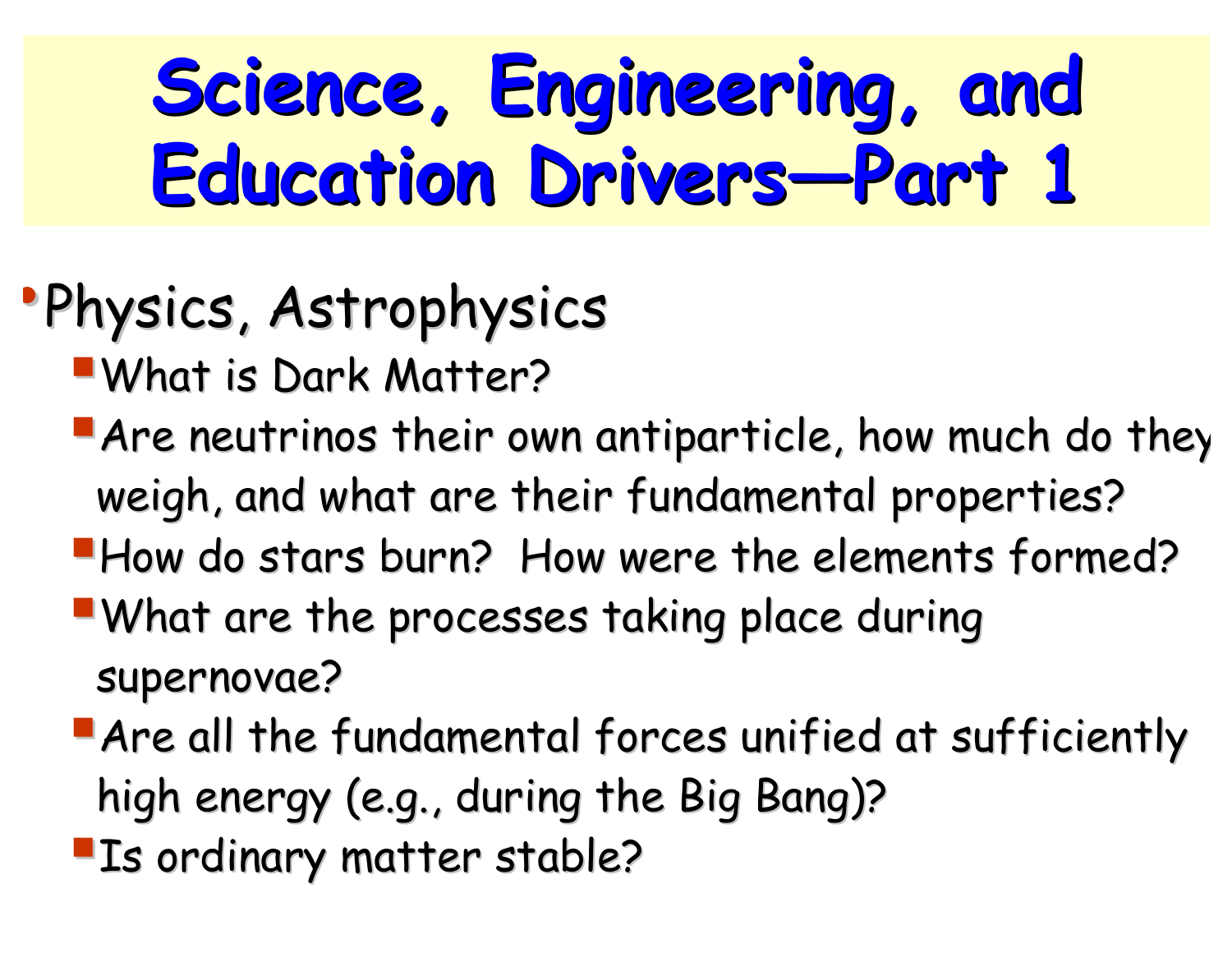#### **Features of Note Features of Note**

- World-leading facility enabling broad program of frontier research through generations of technical and scientific advances
- Importance documented in over a dozen studies by distinguished bodies (NRC, APS, HEPAP, NSAC)
- Very "NSF'ish," i.e., transformational impact on multiple disciplines, great education/outreach potential, unique vision in government
- Investment in R&D of approximately \$6M planned for DUSEL and DUSEL-related experiments in FY 2007
- Interagency coordination & prioritization through NSTC working group on physics of universe
- For particle physics, DUSEL introduces diversity into the portfolio, complementing ILC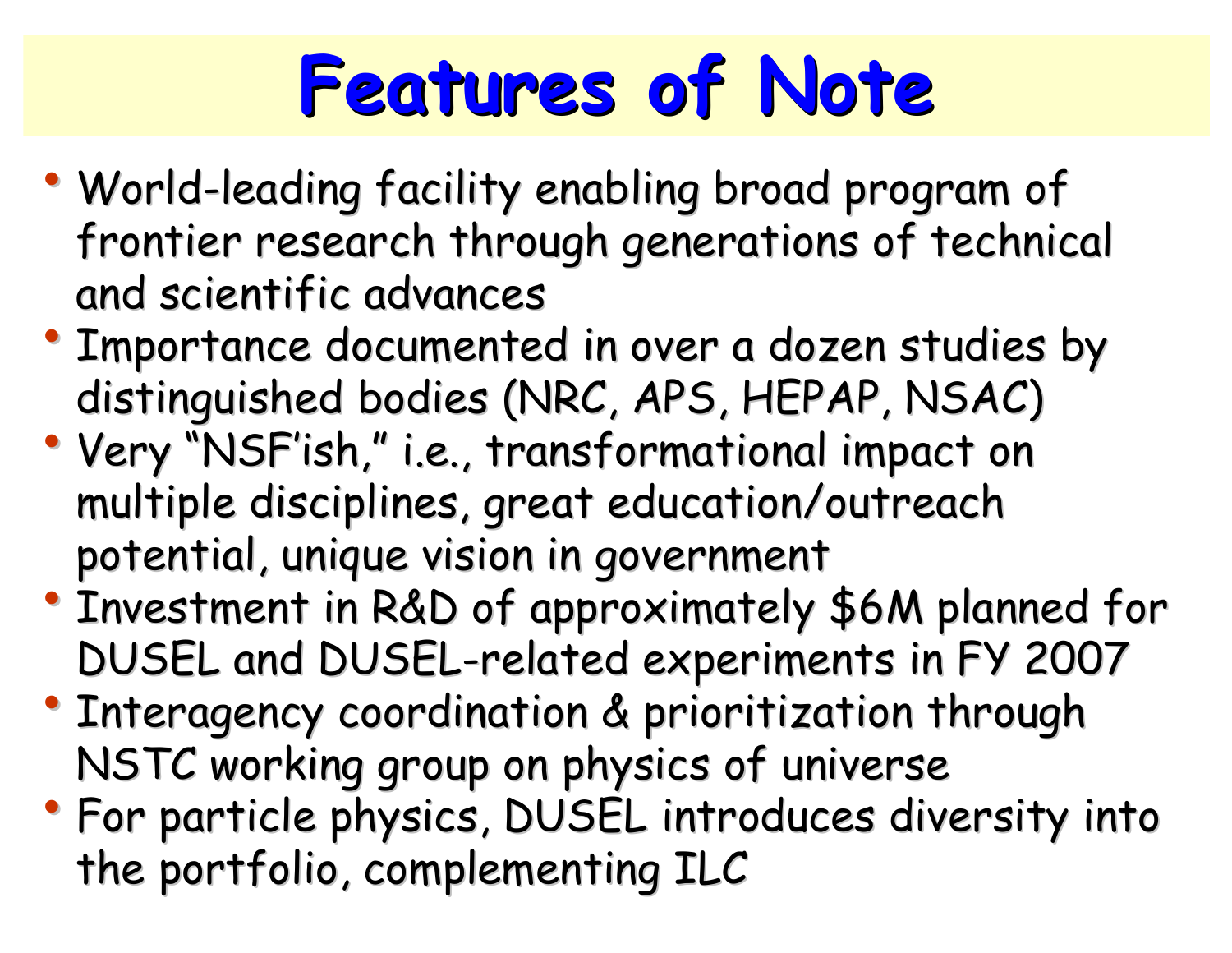#### **Schedule of Main Events Schedule of Main Events**

- June 2006: Conceptual Design Reports submitted by Henderson and Homestake teams
- Sept. 2006: Solicitation issued for proposals to develop "preliminary" design of a DUSEL, including initial suite of experiments
- December 2006: Deadline for proposals
- April 2007: Award to design DUSEL at selected site
- October 2007: Deadline for DUSEL Cost/Schedule/Scope/Management Baseline Plan
- December 2007: NSF Baseline Review
- March 2008: DUSEL package ready for consideration by MREFC panel